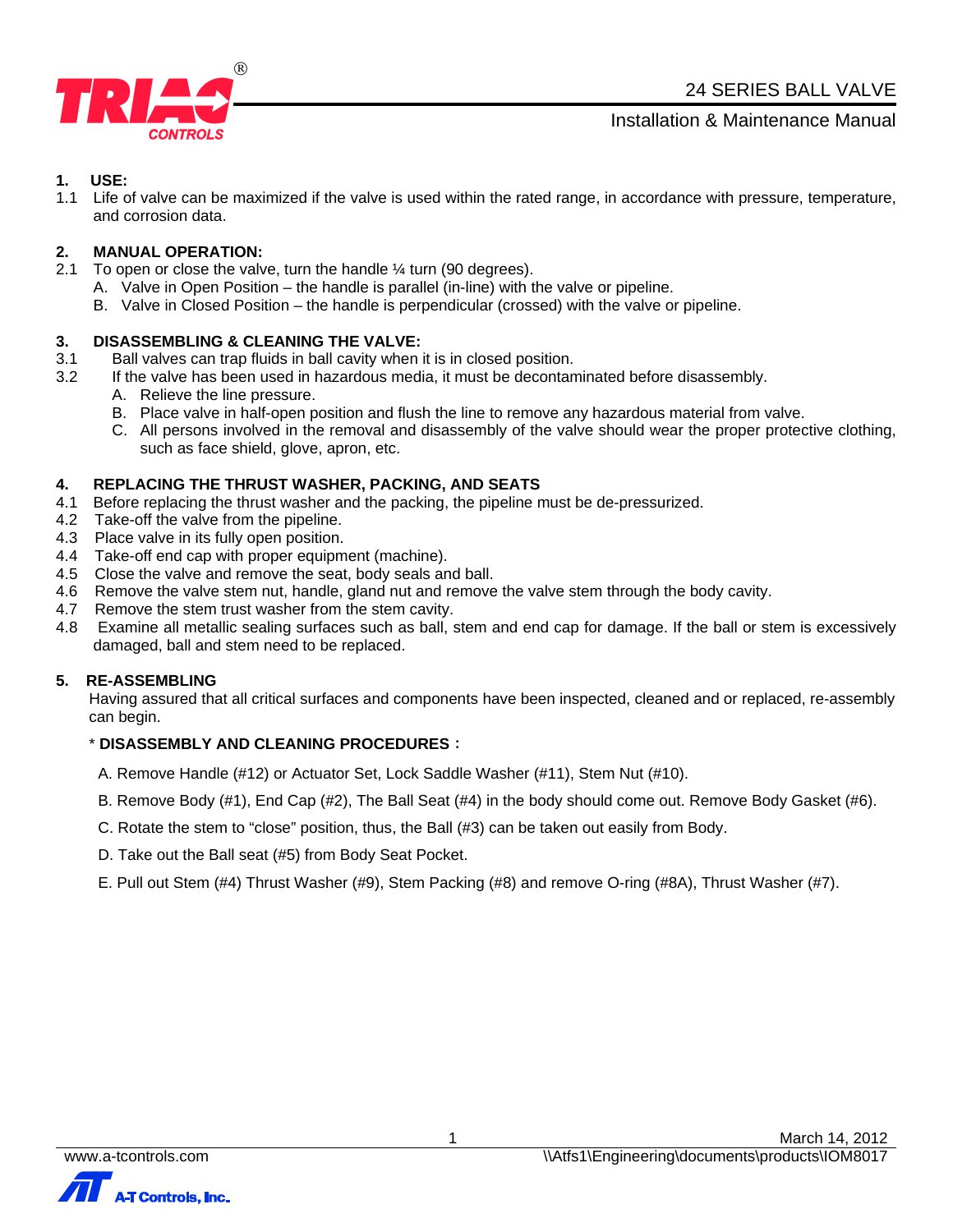# **INSTERNATION CONTROLS**<br> **CONTROLS**



 $\mathbb{R}$